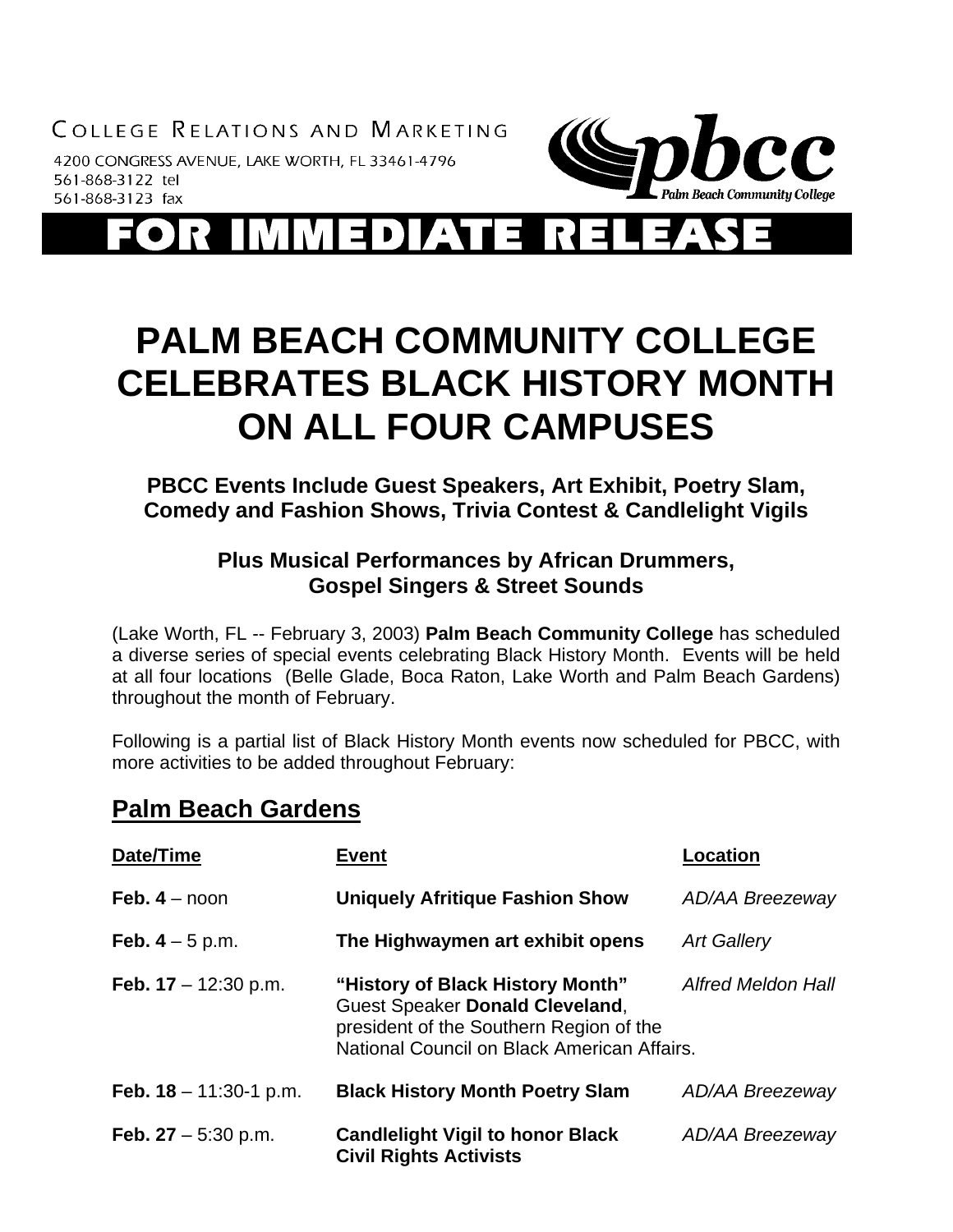# **Lake Worth**

| Date/Time                       | <u>Event</u>                                                                                                                                                                                                                                                                                                                                                                                       | <b>Location</b>                       |  |
|---------------------------------|----------------------------------------------------------------------------------------------------------------------------------------------------------------------------------------------------------------------------------------------------------------------------------------------------------------------------------------------------------------------------------------------------|---------------------------------------|--|
| Feb. $1 - 8$ p.m.               | <b>Philip Hamilton Group</b>                                                                                                                                                                                                                                                                                                                                                                       | <b>Duncan Theatre</b>                 |  |
| Feb. 6                          | <b>National Black HIV/AIDS Awareness Day</b>                                                                                                                                                                                                                                                                                                                                                       |                                       |  |
| <b>Feb.</b> $7 - 8$ p.m.        | <b>Comedy and Talent Explosion</b><br><b>Duncan Theatre</b><br>PBCC students and area high school<br>students compete for \$1,500 in scholarships<br>to PBCC in this $3rd$ annual talent contest<br>hosted by Comedian Marvin Dixon<br>of WEDR-FM 99 JAMZ. Tickets are \$7<br>in advance, \$10 at the door. Sponsored<br>by the PBCC Chapter of the National<br>Council of Black American Affairs. |                                       |  |
| Feb. 8                          | <b>African Attire Fashion Show</b><br>(during Panther Prowl)                                                                                                                                                                                                                                                                                                                                       | Soccer Field                          |  |
| Feb. $13 - 11$ a.m.-2 p.m.      | "A Tribute to Our Heritage"<br>(Open Mic)                                                                                                                                                                                                                                                                                                                                                          | <b>Technology Center</b><br>Courtyard |  |
| Feb. 17- Feb. 18                | <b>Chalk Drawing Contest</b><br>Judging at 1 p.m. Feb. 18                                                                                                                                                                                                                                                                                                                                          | Courtyard                             |  |
| <b>Feb.</b> $22 - 8$ p.m.       | <b>Street Sounds</b>                                                                                                                                                                                                                                                                                                                                                                               | <b>Duncan Theatre</b>                 |  |
| Feb. $23 - 4$ p.m.              | <b>NCBAA Gospel Showcase</b>                                                                                                                                                                                                                                                                                                                                                                       | <b>Duncan Theatre</b>                 |  |
| Feb. $24 - 11$ a.m.             | <b>Black History Trivia Contest</b>                                                                                                                                                                                                                                                                                                                                                                | <b>SAC Lounge</b>                     |  |
| <b>Feb. 25</b> – 1 p.m.         | <b>Black History Trivia Contest</b>                                                                                                                                                                                                                                                                                                                                                                | <b>SAC Lounge</b>                     |  |
| Feb. $26 - 11$ a.m.             | <b>Panel discussion:</b><br>"War on Terrorism"                                                                                                                                                                                                                                                                                                                                                     | Library<br>(second floor gallery)     |  |
| <b>Feb. 26</b> – 10 a.m.-5 p.m. | <b>Candlelight Vigil</b><br>Sponsored by the SGA<br>Information will be provided on<br>contributors to black heritage.                                                                                                                                                                                                                                                                             | <b>Student Activity Center</b>        |  |
| Feb. $27 - 11$ a.m.             | "Africa's Political, Economic<br>& Social Ties to America"<br>Guest lecture by Professor Andrew Luma,<br>PBCC political science professor.                                                                                                                                                                                                                                                         | CE118                                 |  |